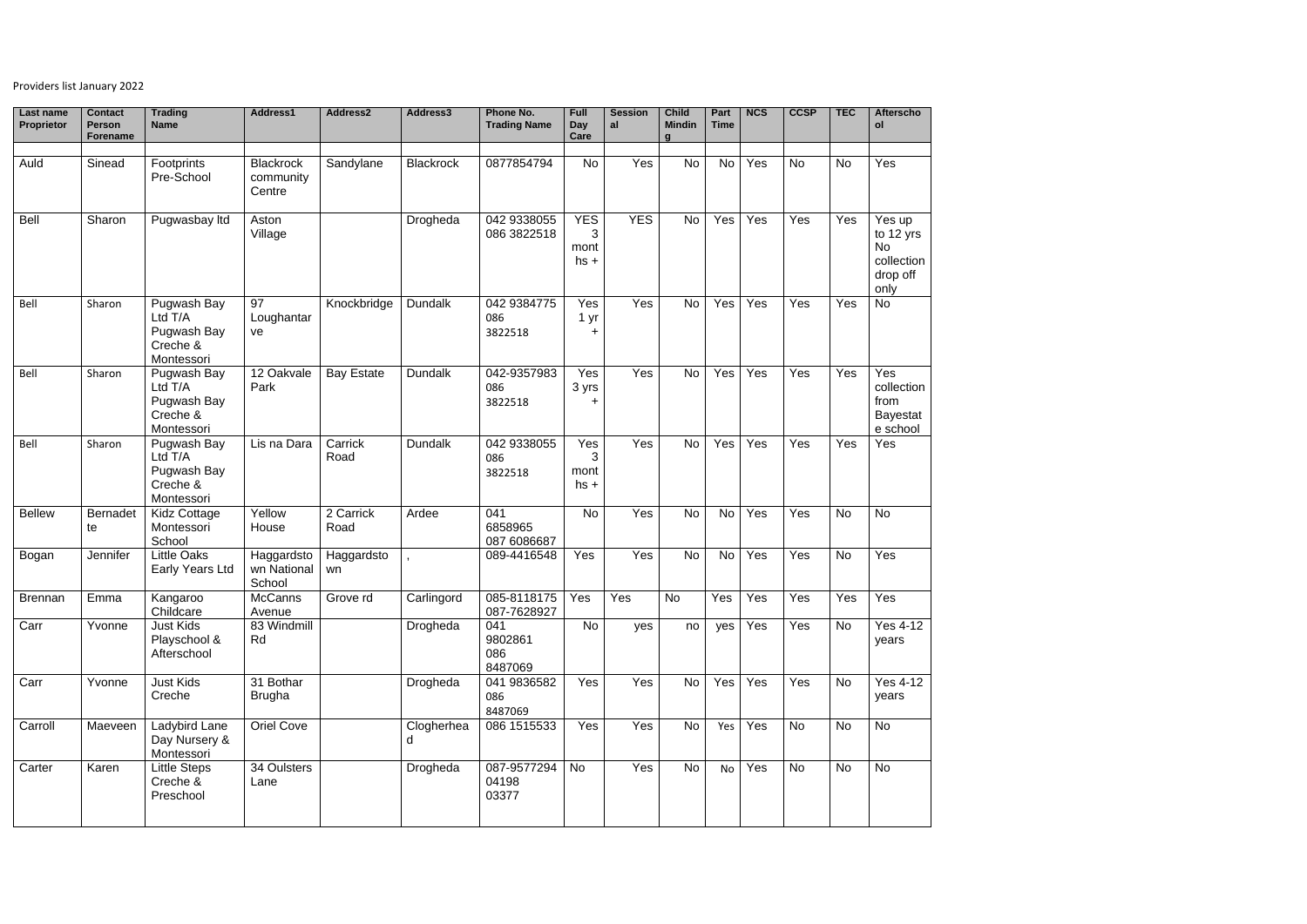| Last name<br><b>Proprietor</b> | <b>Contact</b><br><b>Person</b><br><b>Forename</b> | <b>Trading</b><br><b>Name</b>                  | Address1                                                           | Address2                             | Address3        | Phone No.<br><b>Trading Name</b> | Full<br>Day<br>Care | <b>Session</b><br>al | <b>Child</b><br><b>Mindin</b> | Part<br><b>Time</b> | <b>NCS</b> | <b>CCSP</b> | <b>TEC</b> | <b>Afterscho</b><br>ol   |
|--------------------------------|----------------------------------------------------|------------------------------------------------|--------------------------------------------------------------------|--------------------------------------|-----------------|----------------------------------|---------------------|----------------------|-------------------------------|---------------------|------------|-------------|------------|--------------------------|
| Callaghan                      | Claire                                             | Philipstown<br><b>Early Childcare</b>          | <b>Stifyans</b><br>Cross                                           | Philipstown                          | <b>Dunleer</b>  | 041<br>6862985                   | <b>No</b>           | Yes                  | <b>No</b>                     | <b>No</b>           | Yes        | Yes         | <b>No</b>  | Yes                      |
| Clarke                         | <b>Barbara</b>                                     | Olive Tree<br>Daycare                          | 28A<br>Rosehall                                                    | Crosslanes                           | Drogheda        | 041 9847688<br>086 8159272       | Yes                 | Yes                  | <b>No</b>                     | Yes                 | Yes        | <b>No</b>   | <b>No</b>  | Yes                      |
| Cleary                         | Lisa                                               | <b>Moneymore</b><br><b>Childcare</b><br>Centre | Moneymor<br>e                                                      | <b>Roaches</b><br>Lane               | <b>Drogheda</b> | 041 9800057                      | <b>Yes</b>          | yes                  | <b>No</b>                     | Yes                 | Yes        | Yes         | Yes        | <b>No</b>                |
| Coates                         | Louise                                             | Periwinkles<br>Preschool                       | Callystown<br>National<br>School                                   | Callystown                           | Clogherhea<br>d | 0861268767                       | <b>No</b>           | Yes                  | <b>No</b>                     | <b>No</b>           | Yes        | Yes         | <b>No</b>  | <b>Yes 4-12</b><br>years |
| Coates                         | Louise                                             | Periwinkles                                    | Scoil<br>Naisiúnta<br>Naomh<br>Feichin<br>Termonfecki<br>n A92YN15 | Termonfeckin                         | Drogheda        | 0861268767                       | No                  | Yes                  | <b>No</b>                     | No                  | Yes        | Yes         | <b>No</b>  | <b>Yes 4-12</b><br>years |
| Conlon                         | Rachael                                            | Rachaels Room                                  | Scoil<br><b>Bhride N.S</b>                                         | Shelagh<br><b>Hackballs</b><br>Cross | <b>Dundalk</b>  | 085-<br>8439618                  | <b>No</b>           | Yes                  | <b>NO</b>                     | <b>NO</b>           | <b>No</b>  | No          |            | <b>Yes 4-8</b><br>years  |
| Cooney                         | Joanne                                             | Spraoi<br>Droichead Atha                       | Wheaton<br>Hall                                                    |                                      | Drogheda        | 0852523662                       | Yes                 | Yes                  | No                            | Yes                 | Yes        | No          | No         | Yes                      |
| Curran                         | Denise/K<br>atie                                   | Little legs<br>Creche &<br>Montessori          | Grangebell<br>ew                                                   |                                      | Drogheda        | 041-6852500<br>086-7325065       | Yes                 | <b>No</b>            | <b>No</b>                     | Yes                 | Yes        | No          | <b>No</b>  | <b>Yes 5-12</b><br>years |
| <b>Daly</b>                    | <b>Irene</b>                                       | <b>Holy Family</b><br><b>Comm Crèche</b>       | 2 Grange<br><b>Close</b>                                           | Muirhevnam<br>ore                    | <b>Dundalk</b>  | 042 9327185                      | Yes                 | Yes                  | <b>No</b>                     | Yes                 | Yes        | Yes         | Yes        | <b>No</b>                |
| <b>Daly</b>                    | <b>Irene</b>                                       | Claddaghs<br><b>Treasures</b>                  | Claddagh<br>Park                                                   | <b>Tom Bellew</b><br>Avenue          | <b>Dundalk</b>  | 042 9386528                      | Yes                 | Yes                  | <b>No</b>                     | Yes                 | Yes        | Yes         | <b>Yes</b> | <b>No</b>                |
| Duffy                          | Catriona                                           | Children's<br>World                            | Dulargy                                                            | Ravensdale                           | <b>Dundalk</b>  | 087 1224254                      | <b>No</b>           | Yes                  | No                            | No                  | Yes        | Yes         | <b>No</b>  | <b>No</b>                |
| Duffy                          | Catriona                                           | Children's<br>World                            | Faughart<br>N.S                                                    | Faughart                             | <b>Dundalk</b>  | 087<br>1224254                   | <b>No</b>           | Yes                  | No                            | <b>No</b>           | Yes        | Yes         | <b>No</b>  | <b>No</b>                |
| <b>Duffy</b>                   | Siobhan                                            | Lios na nOg<br>Playgroup                       | St.<br>Joseph's<br><b>School</b><br>Campus.                        | <b>Tom Bellew</b><br>Avenue          | <b>Dundalk</b>  | 042 9327669                      | Yes                 | Yes                  | <b>No</b>                     | Yes                 | Yes        | Yes         | Yes        | Yes 2yrs<br>÷            |
| Durnin &<br>Kerr               | Joan &<br>Laura                                    | Tallanstown<br>Montessori Pre-<br>School       | Tallanstow<br>n                                                    |                                      | <b>Dundalk</b>  | 087-2137635<br>087 7476338       | <b>No</b>           | Yes                  | No                            | No                  | Yes        | <b>No</b>   | <b>No</b>  | <b>No</b>                |
| Englishby                      | Maura                                              | Little<br>Munchkin's<br>Creche                 | Rathdaniel                                                         | Collon                               |                 | 041 981 9783                     | <b>No</b>           | Yes                  | No                            | Yes                 | Yes        | Yes         | <b>No</b>  | <b>No</b>                |
| Finnegan                       | Aine                                               | Tir na nOg<br>Naionra                          | St Mochtas<br>N.School                                             | Louth Villiage                       | <b>Dundalk</b>  | 086 8458772                      | <b>No</b>           | Yes                  | <b>No</b>                     | No                  | No         | No          | No         | Yes                      |
| Flood                          | Sheena                                             | <b>Field of Dreams</b>                         | 68 Cypress<br>Garden                                               | <b>Bay Estate</b>                    | <b>Dundalk</b>  | 042 9337364<br>0857449680        | No                  | Yes                  | No                            | No                  | <b>No</b>  | No          | <b>No</b>  | No                       |
| Gilpin                         | Jayne                                              | Play'n'Learn                                   | Townley<br>Hall Road                                               | Tullyallen                           | Drogheda        | 041 9846096                      | No                  | Yes                  | No                            | No                  | <b>No</b>  | No          | No         | No                       |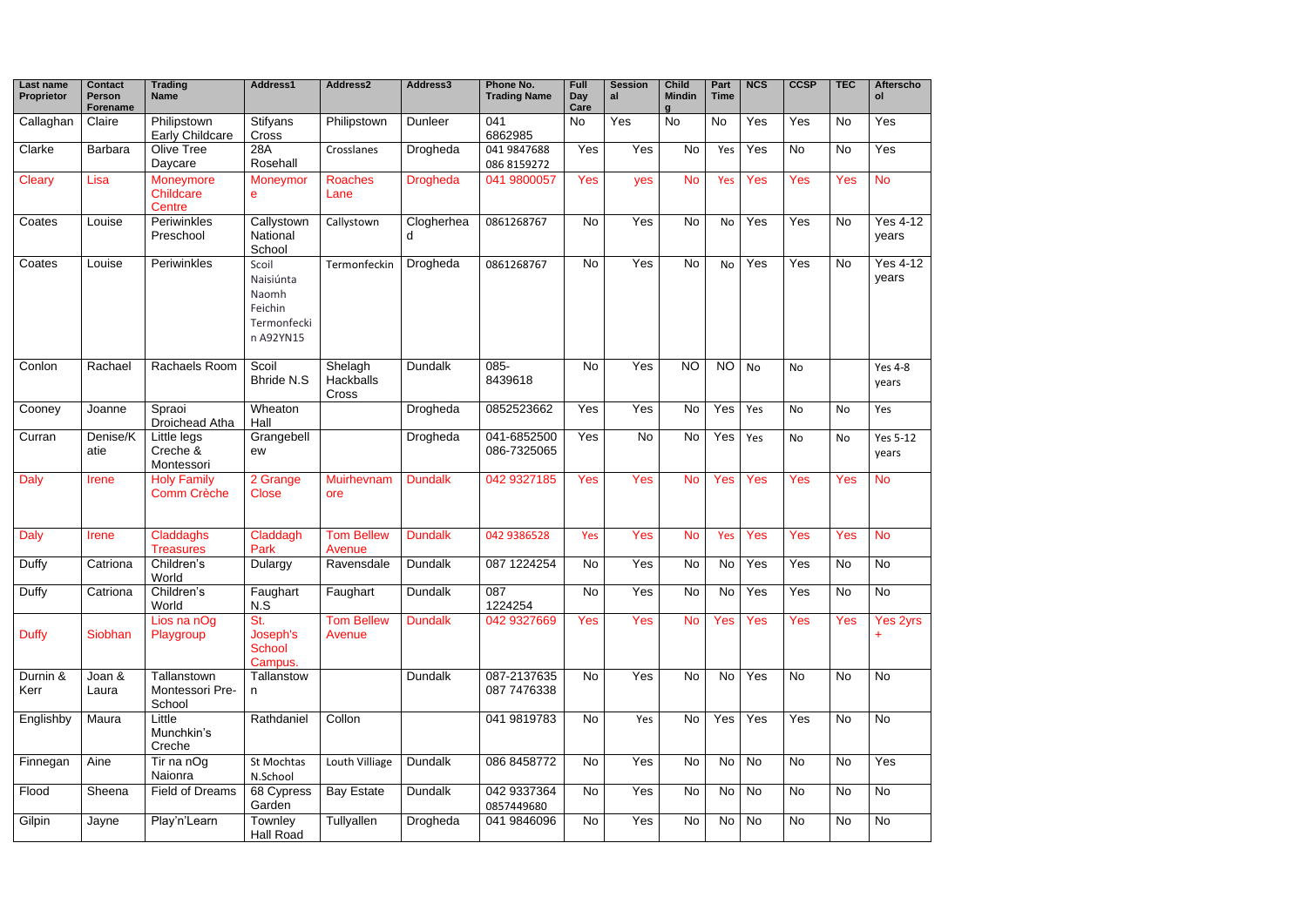| Last name<br><b>Proprietor</b> | <b>Contact</b><br><b>Person</b><br>Forename | <b>Trading</b><br>Name            | Address1                                    | Address2                                | Address3        | Phone No.<br><b>Trading Name</b> | Full<br><b>Day</b><br>Care | <b>Session</b><br>al              | <b>Child</b><br><b>Mindin</b><br>$\mathbf{a}$ | Part<br><b>Time</b> | <b>NCS</b> | <b>CCSP</b> | <b>TEC</b>             | <b>Afterscho</b><br>ol |
|--------------------------------|---------------------------------------------|-----------------------------------|---------------------------------------------|-----------------------------------------|-----------------|----------------------------------|----------------------------|-----------------------------------|-----------------------------------------------|---------------------|------------|-------------|------------------------|------------------------|
| Gilsenan                       | Wendy                                       | The Wendy<br>House                | Mountbagn<br>al                             | Riverstown                              | <b>Dundalk</b>  | 042 9376052                      | <b>No</b>                  | Yes                               | <b>No</b>                                     | No                  | <b>No</b>  | <b>No</b>   | No                     | <b>No</b>              |
| Greene                         | Maria                                       | <b>Bright Stars</b><br>Playschool | 40<br>Rathmount                             | <b>Blackrock</b>                        | <b>Dundalk</b>  | 042 9323705                      | <b>No</b>                  | Yes                               | No                                            | <b>No</b>           | Yes        | Yes         | <b>No</b>              | <b>No</b>              |
| Gribbons                       | Mark                                        | <b>Little Treasures</b>           | Mount<br>Hawthorn<br>House                  | <b>Blackbush</b><br>Lane, Dublin<br>Rd. | Drogheda        | 0866041847                       | <b>No</b>                  | Yes                               | No                                            | No                  | No         | <b>No</b>   | <b>No</b>              | <b>No</b>              |
| Hanratty                       | Anita                                       | Realt na Mara<br>Pre-School       | The Cabin<br>Grounds of<br>Realt na<br>Mara | National Sch,<br><b>Mill Street</b>     | <b>Dundalk</b>  | 042 9334177                      | <b>No</b>                  | Yes                               | <b>No</b>                                     | No                  | Yes        | Yes         | Yes                    | Yes                    |
| Hoey                           | Niamh                                       | Miniminds                         | Coulterv<br>Place                           | Lisdoo                                  | <b>Dundalk</b>  | 086 8765850<br>042 9385339       | Yes                        | Yes                               | No                                            | Yes                 | Yes        | <b>No</b>   | <b>No</b>              | <b>No</b>              |
| Hoey                           | Sandra                                      | Kool Kidz<br>Creche               | Darver                                      | Readypenny                              | <b>Dundalk</b>  | 087-1706494                      | Yes                        | Yes                               | No                                            | Yes                 | No         | No          | No                     | <b>No</b>              |
| Holland                        | Karen                                       | <b>Tiny Tots</b>                  | Old School                                  | Kilkerly                                | <b>Dundalk</b>  | 042 9356980                      | Yes                        | Yes                               | No                                            | Yes                 | Yes        | Yes         | <b>No</b>              | <b>No</b>              |
| Healy                          | Emma                                        | <b>Absolute Angels</b>            | Termonfec<br>kin Road                       | Drogheda                                |                 | 041 9842121<br>086 4107950       | Yes                        | Yes                               | No                                            | Yes                 | Yes        | Yes         | Yes<br>$4 - 12$<br>yrs | <b>No</b>              |
| Joyce                          | Rowena                                      | Peek A Boo<br>Creche              | <b>Main Street</b>                          | Tallanstown                             | <b>Dundalk</b>  | 087-8324214<br>087-8324214       | Yes                        | Yes                               | <b>No</b>                                     | Yes                 | Yes        | Yes         | Yes                    | Yes                    |
| <b>Russell</b>                 | <b>Marie</b>                                | Moneymore<br>Childcare<br>Centre  | Moneymor<br>e                               | <b>Roaches</b><br>Lane                  | <b>Drogheda</b> | 041 9800057                      | Yes                        | yes                               | <b>No</b>                                     | Yes                 | <b>Yes</b> | Yes         | <b>No</b>              | Yes                    |
| Keenan                         | Paula                                       | <b>Little Buds</b><br>Playschool  | 54<br>Avondale<br>Pk                        |                                         | <b>Dundalk</b>  | 042 9329876                      | <b>No</b>                  | Yes                               | No                                            | No                  | <b>No</b>  | <b>No</b>   | <b>No</b>              | <b>No</b>              |
| Kelly                          | Venessa                                     | Venessa's Little<br>Legends       | The<br><b>Blackridge</b>                    |                                         | Ardee           | 086-<br>3503235/<br>0416858661   | <b>No</b>                  | Yes<br>Mornin<br>g and<br>evening | <b>No</b>                                     | No                  | <b>No</b>  | <b>No</b>   | <b>No</b>              | <b>No</b>              |
| Kelly                          | Barbara                                     | Shapes and<br><b>Sizes</b>        | 57 Mill St.                                 |                                         | Dundalk         | 042 9336858                      | Yes                        | Yes                               | <b>No</b>                                     | Yes                 | Yes        | Yes         | Yes                    | <b>Yes 4-12</b><br>yrs |
| Kerley                         | Jenny                                       | <b>Ready Steady</b><br>Grow       | Killanny<br>Community<br>Centre             | Lannett,<br>Corcreaghy                  | <b>Dundalk</b>  | 087 2380556                      | Yes                        | Yes                               | <b>No</b>                                     | Yes                 | Yes        | Yes         | Yes                    | <b>Yes 4-12</b><br>yrs |
| Kerley                         | Jenny                                       | <b>Ready Steady</b><br>Grow       | Stonetown<br>National<br>School             | Luabhdh                                 | <b>Dundalk</b>  | 042 9661122                      | <b>No</b>                  | Yes                               | <b>No</b>                                     | <b>No</b>           | Yes        | Yes         | Yes                    | <b>Yes 4-12</b><br>yrs |
| Kerr                           | Patricia                                    | <b>Aladdin's Cave</b>             | Stoney<br>Lane                              |                                         | Ardee           | 041 6853770                      | Yes                        | <b>No</b>                         | No                                            | Yes                 | Yes        | Yes         | Yes                    | Yes                    |
| Kirk                           | Donna                                       | Castletown<br>Playschool          | Castletown<br>National<br>School            | Castletown<br>Road                      | <b>Dundalk</b>  | 086-0515006                      | No                         | Yes                               | No                                            | No                  | Yes        | Yes         | No                     | <b>No</b>              |
| Killeen                        | Nicola                                      | Cul an ti pre-<br>school          | Dunbin                                      | Knockbridge                             | <b>Dundalk</b>  | 087 9078082                      | No                         | Yes                               | <b>No</b>                                     | No                  | Yes        | <b>No</b>   | <b>No</b>              | <b>No</b>              |
| <b>Kelly</b>                   | Catherin<br>е                               | <b>Scoil Beag</b>                 | Balriggan                                   | <b>Kilcurry</b>                         | <b>Dundalk</b>  | 042 9329862                      | Yes                        | Yes                               | <b>No</b>                                     | Yes                 | Yes        | Yes         | Yes                    | <b>Yes 4-9</b><br>yrs  |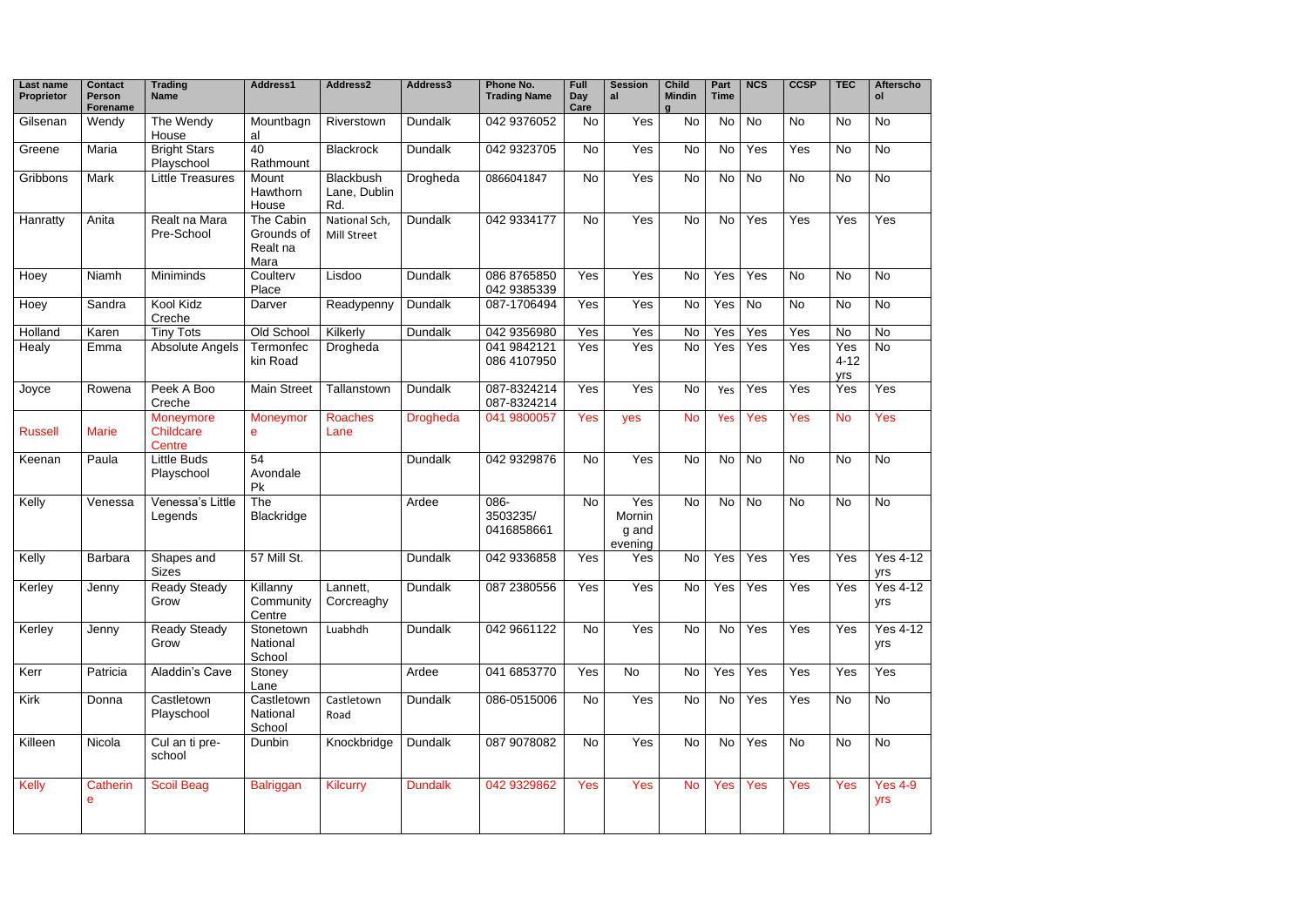| Last name<br><b>Proprietor</b> | <b>Contact</b><br>Person<br><b>Forename</b> | <b>Trading</b><br><b>Name</b>                                        | Address1                                   | Address2                    | Address3             | Phone No.<br><b>Trading Name</b> | Full<br><b>Day</b><br>Care | <b>Session</b><br>al | <b>Child</b><br><b>Mindin</b><br>$\mathbf{a}$ | Part<br><b>Time</b> | <b>NCS</b> | <b>CCSP</b> | <b>TEC</b> | <b>Afterscho</b><br>ol    |
|--------------------------------|---------------------------------------------|----------------------------------------------------------------------|--------------------------------------------|-----------------------------|----------------------|----------------------------------|----------------------------|----------------------|-----------------------------------------------|---------------------|------------|-------------|------------|---------------------------|
| Larkin                         | Ann                                         | <b>The Playroom</b><br>Project                                       | <b>Womens</b><br>Aid<br><b>Dundalk</b>     | <b>Mulaharlin</b><br>Park   | <b>Dundalk</b>       | 042 9327289                      | <b>Yes</b>                 | Yes                  | <b>No</b>                                     | <b>No</b>           | Yes        | Yes         | Yes        | <b>No</b>                 |
| Lally                          | Noreen                                      | <b>Blackrock</b><br>Montessori Pre-<br>School                        | Old Golf<br>Links Rd                       | <b>Blackrock</b>            | <b>Dundalk</b>       | 042 9322063                      | No                         | Yes                  | <b>No</b>                                     | No                  | <b>No</b>  | <b>No</b>   | <b>No</b>  | <b>No</b>                 |
| Lally                          | Liana                                       | Liana Lally<br>preschool                                             | Tuite's<br>Lane                            | Old golf<br>links Rd        | <b>Blackrock</b>     | 087 9844136                      | <b>No</b>                  | Yes                  | <b>No</b>                                     | No                  | Yes        | Yes         | No         | <b>No</b>                 |
| Langan                         | Lena                                        | <b>Happy Days</b><br>Playschool                                      | Old School                                 |                             | Dromiskin            | 087-6796268                      | <b>No</b>                  | Yes                  | <b>No</b>                                     | No                  | <b>No</b>  | <b>No</b>   | <b>No</b>  | <b>No</b>                 |
| Lynch                          | <b>Michael</b>                              | <b>Scallywags</b><br>Crèche                                          | <b>Boicetown</b>                           | <b>Togher</b>               | <b>Drogheda</b>      | 041 6852375                      | <b>Yes</b>                 | Yes                  | <b>No</b>                                     | <b>Yes</b>          | Yes        | Yes         | Yes        | Yes                       |
| Mhaolchai<br>nn                | <b>Maire</b>                                | Naionra Dhun<br>Dealgan                                              | Gaelscoil<br><b>Dhun</b><br>Dealgan        | <b>Muirtheimhn</b><br>e Mor | <b>Dundalk</b>       | 086 3928970                      | <b>No</b>                  | Yes                  | <b>No</b>                                     | <b>No</b>           | <b>No</b>  | <b>No</b>   | <b>No</b>  | <b>No</b>                 |
| Madden                         | Patricia                                    | Tots & Co<br>Playgroup                                               | Fieldstown                                 | Monaster-<br>boice          | Drogheda             | 041 9881990                      | Yes                        | Yes                  | <b>No</b>                                     | Yes                 | Yes        | Yes         | <b>No</b>  | Yes                       |
| <b>Matthews</b>                | Vicki                                       | <b>Maples</b><br>Montessori                                          | Greenhills                                 |                             | Drogheda             | 041 9800050                      | <b>No</b>                  | Yes                  | <b>No</b>                                     | No                  | Yes        | Yes         | No         | <b>No</b>                 |
| Maguire                        | Paula                                       | Aunty Paula's                                                        | 394<br>Ballsgrove                          |                             | Drogheda             | 041 9847269<br>087 9949566       | No                         | Yes                  | <b>No</b>                                     | Yes                 | Yes        | Yes         | Yes        | Yes                       |
| <b>Marron</b>                  | <b>Maria</b>                                | Stabannon &<br><b>District</b><br>Preschool                          | <b>Little Stars</b><br>Community<br>Creche | Stabbannon                  | Castlebellin<br>gham | 087<br>4424383                   | <b>No</b>                  | Yes                  | <b>No</b>                                     | <b>No</b>           | <b>Yes</b> | Yes         | <b>No</b>  | <b>No</b>                 |
| <b>McCann</b>                  | Claire                                      | <b>Little Partners</b><br><b>Creche Ltd</b>                          | Unit 3,<br>Partnership<br><b>Court</b>     | <b>Park Street</b>          | <b>Dundalk</b>       | 042 9329179                      | Yes                        | Yes                  | <b>No</b>                                     | Yes                 | <b>Yes</b> | Yes         | <b>Yes</b> | <b>No</b>                 |
| <b>Maher</b>                   | Aileen                                      | <b>Grove Early</b><br><b>Years Centre</b><br><b>Lifestyle Centre</b> | <b>Ballsgrove</b>                          |                             | <b>Drogheda</b>      | 041-9843209<br>0419846011        | Yes                        | Yes                  | <b>No</b>                                     | <b>Yes</b>          | <b>Yes</b> | Yes         | <b>No</b>  | Yes<br>$1.30 -$<br>5.30pm |
| McArdle                        | Lorraine                                    | St.Nicholas<br>N.S. Pre-School                                       | Nicholas<br><b>Street</b>                  | <b>Dundalk</b>              |                      | 042 9330860<br>086 3653009       | <b>No</b>                  | Yes                  | No                                            | No                  | No         | <b>No</b>   | No         | <b>No</b>                 |
| McCann                         | Margaret                                    | <b>Little Friends</b>                                                | <b>Ardbolies</b>                           |                             | Togher               | 041 6852224                      | <b>No</b>                  | Yes                  | <b>No</b>                                     | <b>No</b>           | No         | <b>No</b>   | <b>No</b>  | <b>No</b>                 |
| <b>McCarthy</b>                | Teresa                                      | St. Malachys<br>Pre-School                                           | Anne<br><b>Street</b>                      |                             | <b>Dundalk</b>       | 042 9338130                      | No                         | Yes                  | <b>No</b>                                     | No                  | No         | No          | No         | <b>No</b>                 |
| McCrea                         | Deborah                                     | Happy Dayz                                                           | Sandy<br>Lane                              | <b>Blackrock</b>            | Dundalk              | 042 9322462<br>086 7202828       | Yes                        | Yes                  | <b>No</b>                                     | No                  | Yes        | No          | <b>No</b>  | Yes                       |
| McDonald                       | Maria                                       | Tir na nOg                                                           | Cluide                                     |                             | <b>Dunleer</b>       | 041 6851680<br>087 9845707       | No                         | Yes                  | <b>No</b>                                     | No                  | Yes        | Yes         | No         | <b>No</b>                 |
| <b>McElroy</b>                 | Ashling                                     | Stepping<br><b>Stones</b>                                            | 45 Anne<br><b>Street</b>                   |                             | <b>Dundalk</b>       | 042<br>9326590                   | yes                        | yes                  | no                                            | yes                 | Yes        | Yes         | Yes        | Yes                       |
| McGivern                       | Dearbhla                                    | <b>Bright</b><br><b>Beginnings</b>                                   | Lower<br>Point Rd                          |                             | <b>Dundalk</b>       | 042 9329024                      | Yes                        | Yes                  | No                                            | Yes                 | Yes        | Yes         | Yes        | Yes                       |
| McGuinne<br>SS                 | Donna                                       | Naiscoil Lorcan                                                      | Naiscoil<br>Lorcan                         | Omeath                      |                      | 087 9209993                      | No                         | Yes                  | No                                            | No                  | Yes        | Yes         | No         | <b>No</b>                 |
| McKenna                        | Fiona                                       | Kidz Academy                                                         | 20<br>Greenacres                           | Avenue Rd.                  | <b>Dundalk</b>       | 042 9357852                      | Yes                        | Yes                  | No                                            | No                  | Yes        | No          | No         | Yes                       |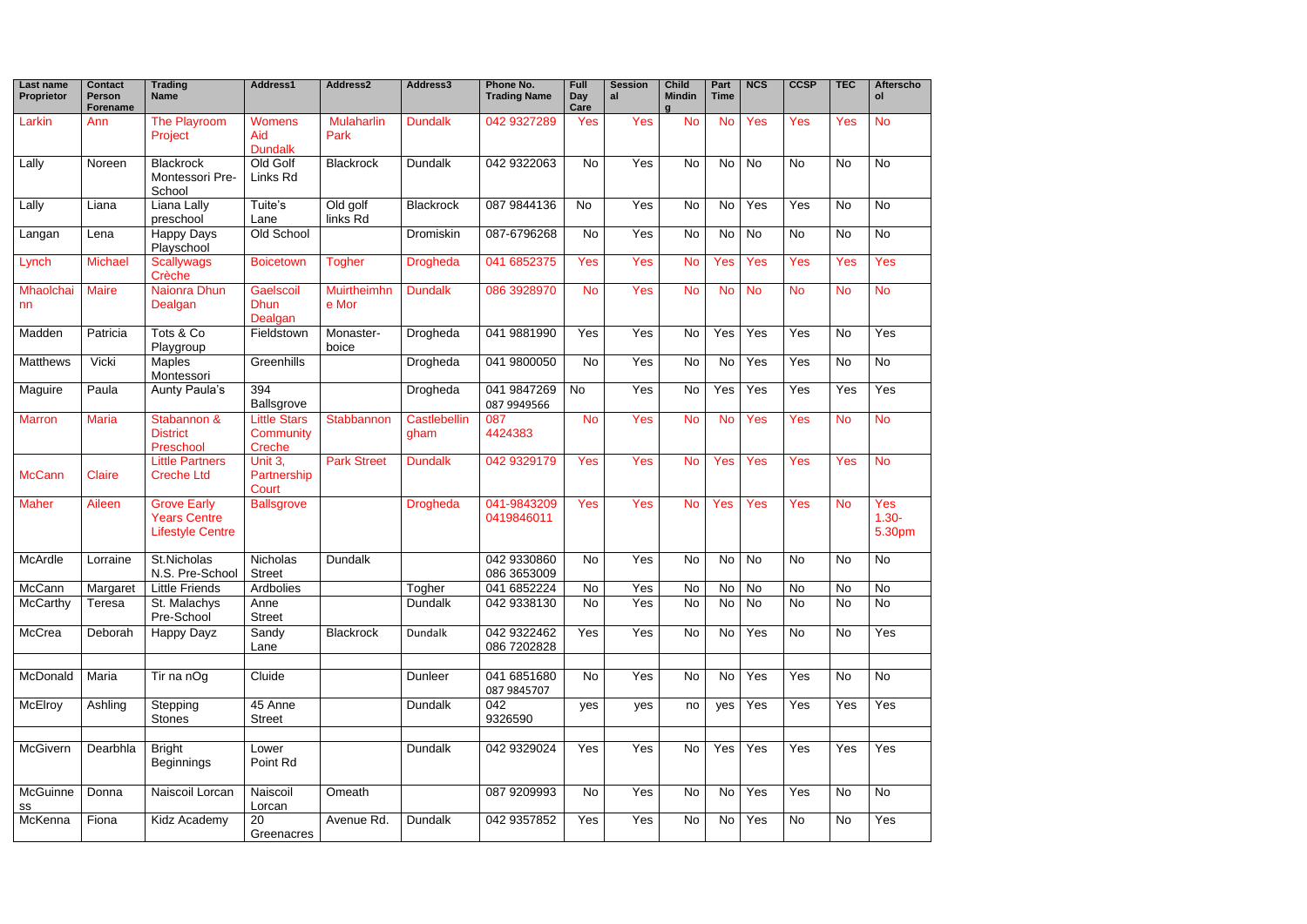| Last name<br><b>Proprietor</b> | <b>Contact</b><br><b>Person</b><br><b>Forename</b> | <b>Trading</b><br>Name                           | Address1                                 | Address2                          | Address3                               | Phone No.<br><b>Trading Name</b> | Full<br><b>Day</b><br>Care | <b>Session</b><br>al | <b>Child</b><br><b>Mindin</b><br>$\mathbf{a}$ | Part<br><b>Time</b> | <b>NCS</b> | <b>CCSP</b> | <b>TEC</b> | <b>Afterscho</b><br>ol |
|--------------------------------|----------------------------------------------------|--------------------------------------------------|------------------------------------------|-----------------------------------|----------------------------------------|----------------------------------|----------------------------|----------------------|-----------------------------------------------|---------------------|------------|-------------|------------|------------------------|
| McKenna                        | Mary                                               | <b>Little Miracles</b><br>Creche &<br>Montessori | 6 Ashley<br>Heights                      | North Rd.                         | Drogheda                               | 087 2799922                      | <b>No</b>                  | Yes                  | No                                            | Yes                 | <b>No</b>  | <b>No</b>   | No         | <b>No</b>              |
| McManus                        | Denise                                             | De La Salle<br>Pre-School                        | De La Salle<br>Primary<br>School         | Philip St.                        | Dundalk                                | 086 3910427                      | <b>No</b>                  | Yes                  | No                                            | <b>No</b>           | <b>No</b>  | <b>No</b>   | <b>No</b>  | <b>No</b>              |
| <b>McNally</b>                 | Ann                                                | Scallywags                                       | 113<br>Rathmount                         | Seafield<br>Road                  | <b>Blackrock</b>                       | 042 9322790                      | <b>No</b>                  | Yes                  | No                                            | <b>No</b>           | Yes        | <b>No</b>   | <b>No</b>  | <b>No</b>              |
| McNeice                        | Eilish                                             | <b>Shining Stars</b><br>Pre-School               | Cherrybroo<br>k                          | Ardee                             |                                        | 086 0261125                      | <b>No</b>                  | Yes                  | <b>No</b>                                     | No                  | <b>No</b>  | <b>No</b>   | <b>No</b>  | <b>No</b>              |
| <b>McNiff</b>                  | Oksana                                             | Montessori<br>"Cool 4 Kids"                      | 24 The<br>Green                          | <b>Riverbank</b>                  | Rathmullen<br>Road,<br><b>Drogheda</b> | 041-9833019<br>0879019308        | <b>No</b>                  | <b>No</b>            | <b>Yes</b>                                    | <b>No</b>           | Yes        | Yes         | <b>No</b>  | Yes                    |
| McGrane                        | Brenda                                             | "Greenacres"                                     | Sandpit                                  | Termonfecki<br>n                  | Drogheda                               | 086 2443659                      | <b>No</b>                  | Yes                  | No                                            | No                  | <b>No</b>  | <b>No</b>   | <b>No</b>  | <b>No</b>              |
| Monagha<br>n                   | Aoife                                              | Naionra Oiriall                                  | $10$ The<br>Forge                        | Dunleer                           |                                        | 041 6863669                      | <b>No</b>                  | Yes                  | No                                            | <b>No</b>           | Yes        | <b>No</b>   | <b>No</b>  | <b>No</b>              |
| Moley                          | Irene                                              | Woddlers &<br><b>Toddlers</b>                    | Knocknago<br>ran                         |                                   | Omeath                                 | 087 6715067                      | Yes                        | Yes                  | <b>No</b>                                     | Yes                 | Yes        | Yes         | Yes        | Yes                    |
| Moley                          | Irene                                              | Woddlers &<br><b>Toddlers</b>                    | <b>St Pats</b><br><b>GFC</b>             |                                   | <b>Dundalk</b>                         | 087 6715067                      | <b>No</b>                  | Yes                  | No                                            | No                  | No         | Yes         | <b>No</b>  | <b>No</b>              |
| <b>Molloy</b>                  | <b>Pauline</b>                                     |                                                  | <b>Brookfield</b>                        | <b>Marlbog</b><br><b>Road</b>     | Haggardsto<br>wn, Dundalk              | 042-9322708                      | <b>No</b>                  | <b>No</b>            | Yes                                           | <b>No</b>           | <b>No</b>  | <b>No</b>   | <b>No</b>  | <b>No</b>              |
| Moonan                         | Caroline                                           | Cala's Cabin                                     | 18 Forest<br>Hill                        | Drogheda                          |                                        | 041 9873026<br>086-<br>4070310   | <b>No</b>                  | Yes                  | <b>No</b>                                     | <b>No</b>           | No         | No          | No         | <b>No</b>              |
| Moore                          | Siobhan                                            | Tus Maith Pre-<br>School                         | <b>Nuns Walk</b>                         | <b>Main Street</b>                | Collon                                 | 087 6173264                      | <b>No</b>                  | Yes                  | <b>No</b>                                     | yes                 | Yes        | Yes         | <b>No</b>  | <b>No</b>              |
| Nordon                         | Sarah                                              | <b>Tiny Tots</b><br>Nursery                      | <b>Burex</b><br><b>Business</b><br>Park  | Old Coes<br>Rd                    | <b>Dundalk</b>                         | 042-9326478<br>086 3842674       | Yes                        | Yes                  | No                                            | Yes                 | Yes        | Yes         | <b>No</b>  | Yes                    |
| O'Neill                        | Adrienne                                           | Peter Pan<br>Crèche                              | Bryanstown<br>Cross<br>Route             | Martello<br>Village,<br>Dublin Rd | Drogheda                               | 041 9810555                      | Yes                        | Yes                  | <b>No</b>                                     | Yes                 | Yes        | Yes         | Yes        | Yes                    |
| O'Neill                        | Adrienne                                           | Peter Pan<br>Crèche                              | <b>Ivy House</b>                         | William St.                       | Drogheda                               | 041 9800444                      | Yes                        | Yes                  | <b>No</b>                                     | Yes                 | Yes        | Yes         | Yes        | Yes                    |
| O'Reilly/<br>Murphy            | Geraldin/<br>Mary                                  | <b>Little Nippers</b>                            | New Road                                 | Bellurgan                         | <b>Dundalk</b>                         | 086-4079215                      | No                         | Yes                  | <b>No</b>                                     | No                  | Yes        | Yes         | No         | No                     |
| Rice                           | Miriam                                             | Ferndale<br>Creche &                             | Ferndale                                 | Matthew's<br>Lane                 | Drogheda                               | 041 9835163                      | Yes                        | $\overline{Y}$ es    | No                                            | Yes                 | Yes        | Yes         | No         | <b>Yes 5-15</b><br>yrs |
| Rice                           | Eimile                                             | Little People                                    | The Foy<br>Centre                        | Dundalk Road                      | Carlingford                            | 087 3671813                      | No                         | Yes                  | No                                            | No                  | Yes        | Yes         | No         | Yes                    |
| <b>Reily</b>                   | <b>Deirdre</b>                                     | <b>Stepping</b><br><b>Stones Comm</b>            | 15 Tredagh<br>Court                      | <b>Marleys</b><br>Lane            | <b>Drogheda</b>                        | 041 9835444                      | Yes                        | Yes                  | <b>No</b>                                     | Yes                 | Yes        | Yes         | Yes        | Yes                    |
| Rothwell                       | Barbara/<br>Kerrie                                 | <b>Clever Clogs</b>                              | Educate<br>Together<br>Primary<br>School | Aston<br>Village                  | Drogheda                               | 087-4122128<br>086 0383903       | Yes                        | Yes                  | No                                            | Yes                 | Yes        | Yes         | <b>No</b>  | Yes                    |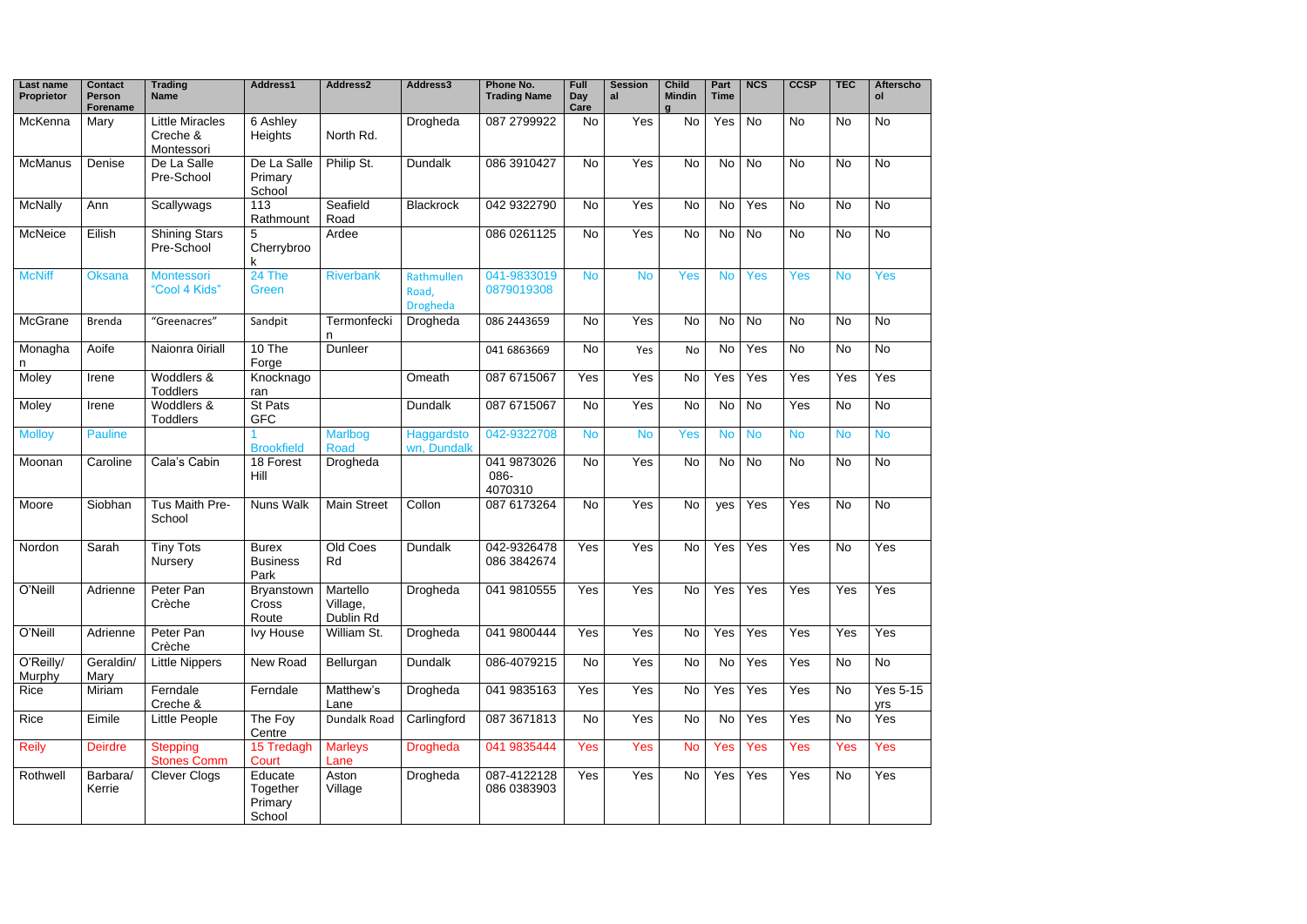| Last name<br><b>Proprietor</b>    | <b>Contact</b><br><b>Person</b><br><b>Forename</b> | <b>Trading</b><br>Name                      | Address1                                 | Address2                       | Address3             | Phone No.<br><b>Trading Name</b> | Full<br><b>Day</b><br>Care | <b>Session</b><br>al | <b>Child</b><br><b>Mindin</b><br>a | Part<br><b>Time</b> | <b>NCS</b> | <b>CCSP</b> | <b>TEC</b> | <b>Afterscho</b><br>ol |
|-----------------------------------|----------------------------------------------------|---------------------------------------------|------------------------------------------|--------------------------------|----------------------|----------------------------------|----------------------------|----------------------|------------------------------------|---------------------|------------|-------------|------------|------------------------|
| Rothwell                          | Barbara/<br>Kerrie                                 | <b>Clever Clogs</b>                         | St. Olivers N.<br>S                      | Ballmakenny                    | Drogheda             | 087-4122128<br>086 0383903       | Yes                        | Yes                  | No                                 | <b>No</b>           | Yes        | <b>No</b>   | No         | Yes                    |
| Rothwell                          | Barbara/<br>Kerrie                                 | <b>Clever Clogs</b>                         | St Brigids<br>Primary<br>School          | <b>Bothar</b><br><b>Brugha</b> | Drogheda             | 087-4122128                      | Yes                        | Yes                  | No                                 | Yes                 | Yes        | Yes         | <b>No</b>  | Yes                    |
| Russell                           | Marie                                              | <b>Little Rascals</b>                       | Main Road                                | Tullyallen                     | Drogheda             | 041 9838195                      | Yes                        | Yes                  | No                                 | Yes                 | Yes        | Yes         | Yes        | Yes                    |
| Scanlon                           | Marian                                             | Knockbridge<br>Childcare                    | Newtown                                  | Knockbridge                    | <b>Dundalk</b>       | 042 9374414<br>087-2710716       | <b>No</b>                  | Yes                  | No                                 | No                  | Yes        | Yes         | <b>No</b>  | <b>Yes 5-12</b><br>yrs |
| Scanlon                           | Marian                                             | Knockbridge<br>Childcare                    | Community<br>Centre                      | Knockbridge                    | <b>Dundalk</b>       | 087-2710716                      | No                         | Yes                  | No                                 | <b>No</b>           | Yes        | Yes         | <b>No</b>  | <b>Yes 5-12</b><br>yrs |
| <b>Sheelin</b>                    | Carol                                              | Cooley<br>Community<br>Playgroup            | St. Mary's<br>Parochial<br><b>Centre</b> | Monksland                      | Carlingford          | 042 9376036                      | no                         | Yes                  | <b>No</b>                          | Yes                 | Yes        | <b>No</b>   | <b>No</b>  | <b>No</b>              |
| Sloan                             | Emma                                               | Pebble Beach                                | The Malt<br>House                        | Main St                        | Castlebellin<br>gham | 087-2885089                      | <b>No</b>                  | Yes                  | <b>No</b>                          | <b>No</b>           | <b>No</b>  | <b>No</b>   | <b>No</b>  | <b>No</b>              |
| Smyth                             | Frances                                            | <b>Happy Days</b><br>Pre-School             | <b>CBS</b><br>Primary<br>School          | Chapel St.                     | <b>Dundalk</b>       | 042 9380228                      | <b>No</b>                  | Yes                  | No                                 | No                  | No         | <b>No</b>   | <b>No</b>  | <b>No</b>              |
| <b>Stevenso</b><br><b>McCourt</b> | <b>Mandy</b><br>Noreen                             | Redeemer<br>Creche &<br>Playgroup           | Ashling<br>Park                          |                                | <b>Dundalk</b>       | 042 9326695                      | Yes                        | Yes                  | <b>No</b>                          | Yes                 | Yes        | Yes         | <b>Yes</b> | <b>No</b>              |
| Sweeney                           | Jessica                                            | <b>ABC Childsplay</b>                       | Townspark                                | Castletown<br>Road             | <b>Dundalk</b>       | 042 9357721                      | <b>No</b>                  | Yes                  | No                                 | Yes                 | Yes        | Yes         | Yes        | <b>No</b>              |
| Taaffe                            | Rose                                               | Ballapousta<br>Early Learning               | Ballapousta                              | Smarmore                       | Ardee                | 087 9391808<br>0416856893        | <b>No</b>                  | Yes                  | No                                 | <b>No</b>           | No         | <b>No</b>   | No         | <b>No</b>              |
| Thorne                            | Jeanne                                             | <b>Toddlers Hill</b><br>Creche &            | 54<br>Moorehall<br>Rise                  | Ardee                          |                      | 041-6871644                      | Yes                        | Yes                  | No                                 | Yes                 | Yes        | Yes         | Yes        | Yes                    |
| Tighe                             | Lynsey                                             | <b>Jellytots</b><br>Daycare &<br>Montessori | Unit 5<br>Drogheda<br>Leisure<br>Park    | Rathmulen<br>Road              | Drogheda             | 041-9837889                      | Yes                        | Yes                  | <b>No</b>                          | Yes                 | Yes        | Yes         | Yes        | Yes                    |
| Torris                            | Laura                                              | Little & Big<br>Rascals                     | Dunleer<br>Childcare                     | Ardee Road                     | Dunleer              | 041 6861048<br>086 3698625       | Yes                        | Yes                  | <b>No</b>                          | Yes                 | Yes        | Yes         | Yes        | Yes                    |
| Walshe                            | Jackie                                             | Playmates<br>Montessori                     | Presentatio<br>n School                  | Ballamakenn<br>y Rd            | Drogheda             | 086 3697983                      | No                         | Yes                  | No                                 | No                  | Yes        | Yes         | No         | Yes                    |
| Walshe                            | Jackie                                             | Playmates<br>Montessori<br>School           | St Josephs<br>School                     | Upper<br>Magdalene<br>Rd       | Drogheda             | 086 3697983                      | No                         | Yes                  | No                                 | No                  | Yes        | Yes         | <b>No</b>  | No                     |
| <b>Woods</b>                      | Adel                                               | <b>Cheeky Monkey</b><br>Montessori          | Ardee<br>Parish<br>Centre                | <b>Hale Street</b>             | Ardee                | 087 9834304                      | <b>No</b>                  | Yes                  | <b>No</b>                          | No                  | Yes        | Yes         | Yes        | Yes                    |
| <b>Woods</b>                      | <b>Michelle</b>                                    | <b>Drogheda</b><br>Women's &                | "St<br>Anthonys"                         | <b>Priest Lane</b>             | <b>Drogheda</b>      | 041 9844998                      | <b>No</b>                  | Yes                  | <b>No</b>                          | <b>No</b>           | Yes        | Yes         | <b>No</b>  | <b>No</b>              |